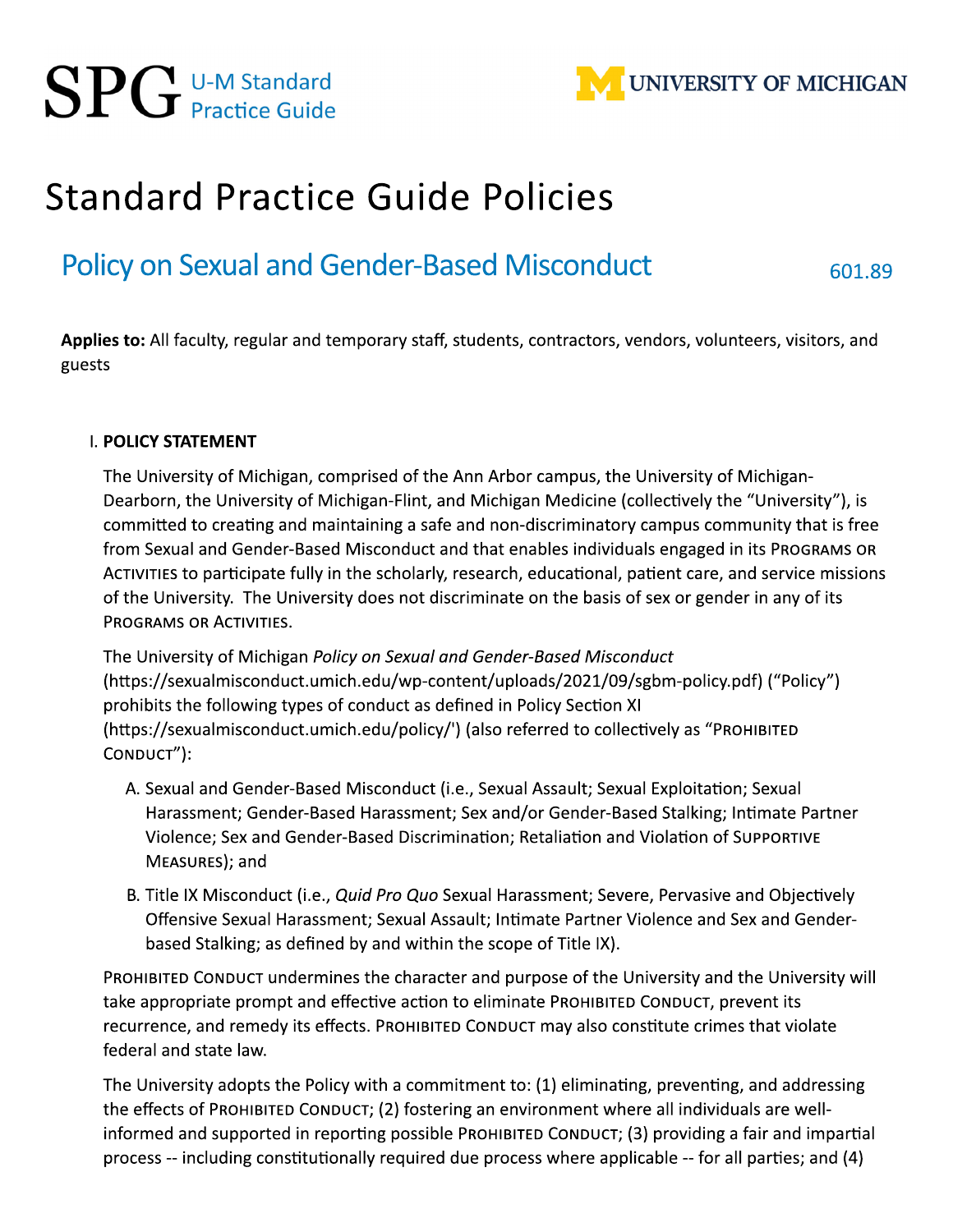identifying the procedures by which violations of the Policy will be evaluated. EMPLOYEES, STUDENTS, or THIRD PARTIES (as defined in Section II below) who violate the Policy may face, as appropriate, disciplinary action up to and including termination, expulsion, or other actions.

It is the responsibility of every member of the UNIVERSITY COMMUNITY to foster an environment free of PROHIBITED CONDUCT. All members of the UNIVERSITY COMMUNITY are encouraged to take reasonable and prudent actions to prevent or stop such behavior.

### **II. POLICY DEFINITIONS**

For purposes of this SPG, the Policy, the Student Procedures, and the Employee Procedures, some key terms are defined below. Additional terms are defined within the text of the Policy, Student Procedures, and Employee Procedures<sup>1</sup>:

- A. ADAPTABLE RESOLUTION COORDINATOR: The Adaptable Resolution options will be facilitated by a trained ADAPTABLE RESOLUTION COORDINATOR within the Office of Student Conflict Resolution ("OSCR"). The ADAPTABLE RESOLUTION COORDINATOR typically will be someone other than the OSCR Director or Associate Director. The ADAPTABLE RESOLUTION COORDINATOR assigned to each case has a role focused on understanding and meeting the expressed needs of all involved parties and will be free from bias and conflict of interest.
- B. ADVISOR: An ADVISOR is an individual chosen by a party to provide support and guidance to them during the process. An ADVISOR may be an attorney. An ADVISOR is separate from an EQUITY SPECIALIST, who may be working with the parties throughout the process. An ADVISOR may not represent or otherwise speak for the party they are supporting, except when a Hearing occurs as part of the Title IX Misconduct process, when the ADVISOR may ask the other party and WITNESSES relevant questions. If a party does not have an ADVISOR available at the Hearing, the University will provide an ADVISOR to ask questions on behalf of that party (see, e.g., Section VIII (B)(7)(b) of the Employee Procedures (https://sexualmisconduct.umich.edu/wpcontent/uploads/2021/09/employee-procedures.pdf)).
- C. COMPLAINANT: COMPLAINANT is used to refer to a STUDENTS, EMPLOYEE, or THIRD PARTIES who is reported to have experienced PROHIBITED CONDUCT. A COMPLAINANT also typically participates in a process undertaken by the University to address the report of PROHIBITED CONDUCT. In some instances, the person who is reported to have experienced PROHIBITED CONDUCT may not wish to participate in the process. In those cases, the University may pursue a resolution process under this Policy without a participating COMPLAINANT. COMPLAINANT will be used throughout the Policy and related procedures to refer generally to an individual who is reported to have experienced PROHIBITED CONDUCT, even if they do not participate in any related process.
- D. CONFIDENTIAL AND NON-CONFIDENTIAL RESOURCES: CONFIDENTIAL RESOURCES are available to provide individuals with assistance, support, and additional information and are prohibited from disclosing confidential information unless: (1) given permission by the person who disclosed the information; (2) there is an imminent threat of harm to self or others; (3) the conduct involves suspected abuse of a minor under the age of 18; or (4) as otherwise required or permitted by law or court order. CONFIDENTIAL RESOURCES may be required to report non-identifying information to DPSS for crime reporting purposes.

NON-CONFIDENTIAL RESOURCES are available to provide individuals with assistance, support, and additional information, but may have broader obligations than CONFIDENTIAL RESOURCES to report information that is shared with them. NON-CONFIDENTIAL RESOURCES will make reasonable efforts to respect and safeguard the privacy of the individuals involved. Privacy means that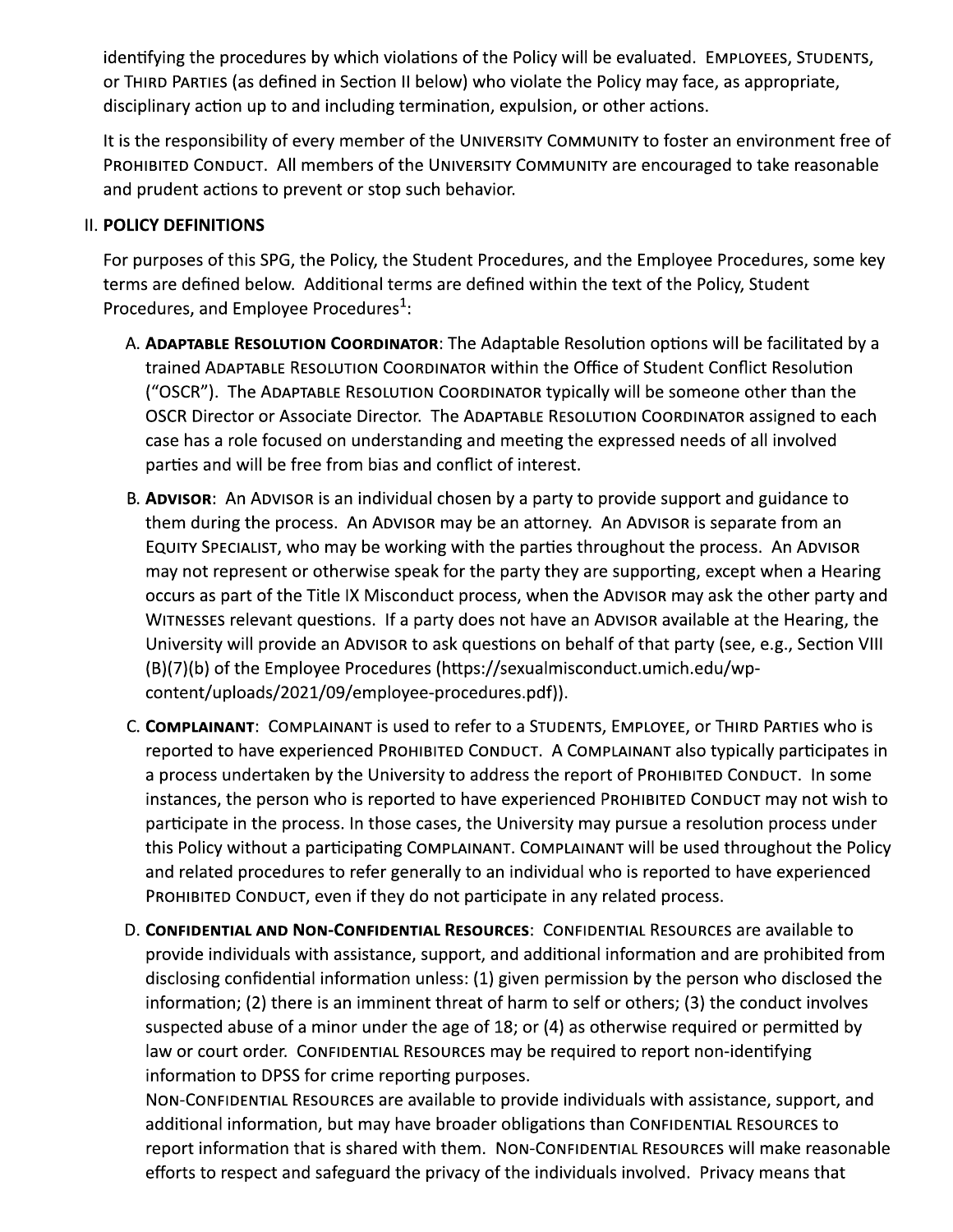concerns about PROHIBITED CONDUCT will only be shared with University representatives, such as ECRT, responsible for assessment, investigation, or resolution of the report or otherwise properly responding to issues raised; to DPSS for crime statistics reporting; and to the extent required by law or court order.

- E. DIVISION OF PUBLIC SAFETY AND SECURITY OF DPSS: DIVISION OF PUBLIC SAFETY AND SECURITY OF DPSS refers collectively to the University of Michigan Police Department (UMPD), the University of Michigan-Dearborn Department of Public Safety (DPS), the University of Michigan-Flint Department of Public Safety (DPS), Michigan Medicine Security, Housing Security, and University **Security Services.**
- F. EMPLOYEE: EMPLOYEE means all faculty (i.e., regular instructional, supplemental instructional, research track, and visiting faculty), librarians, archivists, curators, graduate student instructors, graduate student staff assistants, graduate student research assistants, postdoctoral research fellows, and all regular and temporary staff.
- G. EQUITY, CIVIL RIGHTS AND TITLE IX OFFICE: EQUITY, CIVIL RIGHTS AND TITLE IX OFFICE OF ECRT at Ann Arbor, Dearborn, and Flint are collectively referred to as ECRT in the Policy.
- H. ECRT EXECUTIVE DIRECTOR OR DIRECTOR: EQUITY, CIVIL RIGHTS AND TITLE IX OFFICE OF ECRT EXECUTIVE DIRECTOR (in Ann Arbor) or DIRECTOR (in Flint and Dearborn) are responsible for overseeing the ECRT and its staff for Ann Arbor, including Michigan Medicine, Dearborn, and Flint. Under the Policy, the ECRT EXECUTIVE DIRECTOR in Ann Arbor reviews Appeals of dismissal of Title IX Misconduct allegations, and hears and addresses concerns of conflict of interest on the part of the TITLE IX COORDINATOR.
- I. EQUITY SPECIALIST: On the Ann Arbor campus, the EQUITY SPECIALIST is a role within ECRT that serves as a consistent point of contact and impartial resource for parties involved in reports under the Policy. The EQUITY SPECIALIST typically conducts outreach to a COMPLAINANT and reporter when a concern is reported to ECRT, and provides the COMPLAINANT with information about the availability of SUPPORTIVE MEASURES, resources, options, and other policy information. During a proceeding under the Procedures, the EQUITY SPECIALIST can assist all parties by providing process updates, referrals and connections to CONFIDENTIAL and NON-CONFIDENTIAL RESOURCES, and ongoing information about the Policy and Procedures. The EQUITY SPECIALIST does not have a decision-making role under the Procedures. On the Dearborn and Flint campuses, the assigned INVESTIGATOR performs these functions at intake and during any investigation, while an EQUITY SPECIALIST performs these functions if there is a Hearing.
- J. EXTERNAL REVIEWER: An EXTERNAL REVIEWER will conduct the Appeal review. The EXTERNAL REVIEWER will be a neutral party outside of the University. The EXTERNAL REVIEWER must be impartial and free from bias or conflict of interest. The EXTERNAL REVIEWER may conclude that there are no relevant issues of concern, and therefore, recommend that the Hearing outcome and/or the sanctioning determination be affirmed. In the alternative, the EXTERNAL REVIEWER may identify in writing issues of concern and recommended actions and additional instructions.
- K. FORMAL COMPLAINT: FORMAL COMPLAINT means a document signed by a COMPLAINANT or by the TITLE IX COORDINATOR containing the allegations that a RESPONDENT engaged in PROHIBITED CONDUCT and requesting initiation of the University's resolution processes.
- L. HEARING OFFICER: Hearings will be facilitated by a HEARING OFFICER, who will make the decision as to whether or not the RESPONDENT violated the Policy using a preponderance of the evidence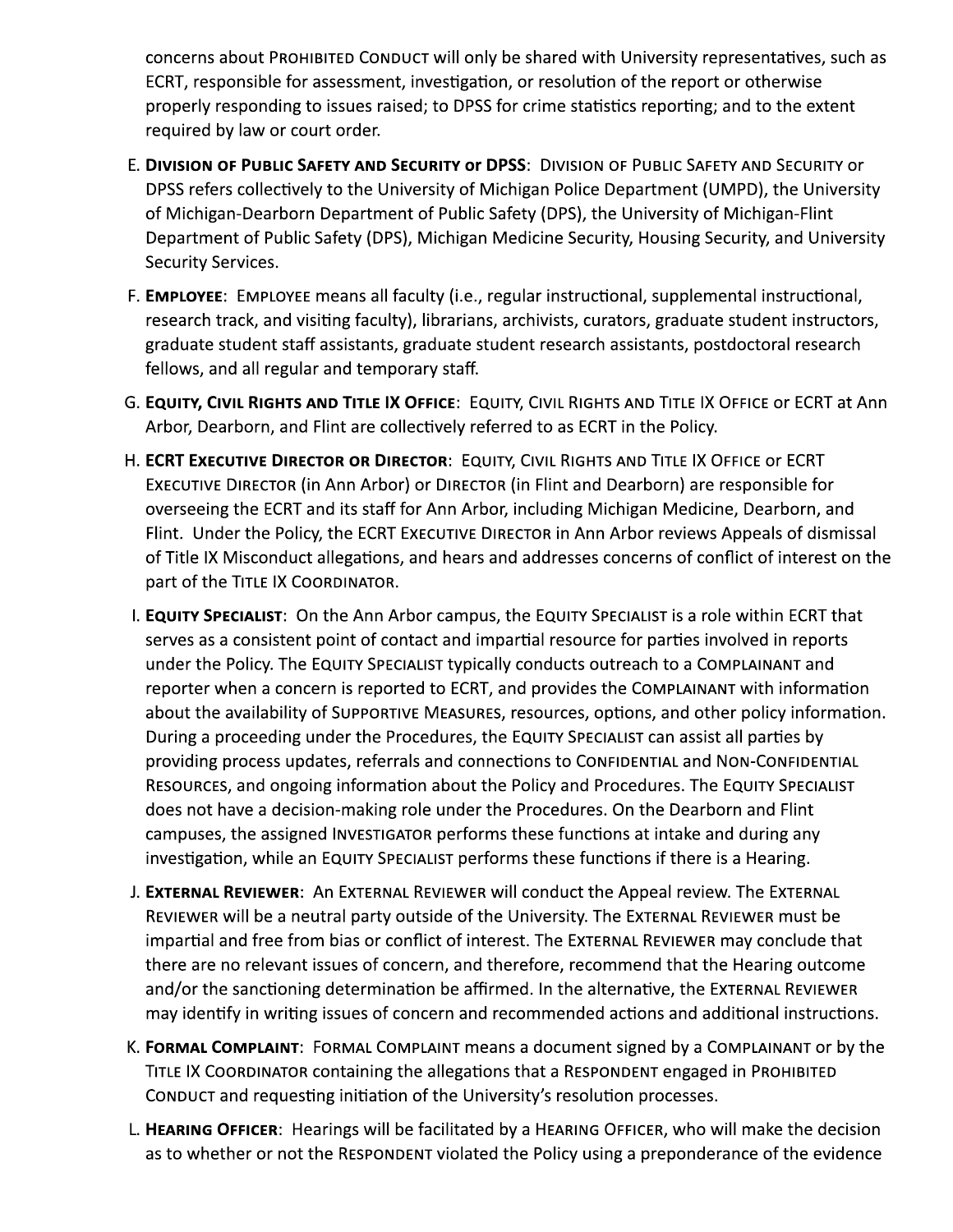standard. The University will appoint a standing pool of trained HEARING OFFICERS. The HEARING  $\,$ OFFICER will be selected from the standing pool. All HEARING OFFICERS will receive training on U issues related to Title IX Misconduct and Sexual and Gender-Based Misconduct; the scope of the  $\overline{\phantom{a}}$ Standard. The University will appoint a standing<br>OFFICER will be selected from the standing pool<br>issues related to Title IX Misconduct and Sexual<br>University's education PROGRAMS OR ACTIVITIES;<br>fair and impartial, including University's education PROGRAMS OR ACTIVITIES; relevancy; on how to conduct a process that is fair and impartial, including information regarding Hearings, Appeals, and informal resolution processes, while avoiding prejudgment of the facts at issue; conflicts of interest; and bias.

- M. INDIVIDUALS WITH REPORTING OBLIGATIONS: INDIVIDUALS WITH REPORTING OBLIGATIONS OF IROS are individuals who are required to share with ECRT information they receive about alleged  $\,$  $\overline{\rm P}$ ROHIBITED CONDUCT. INDIVIDUALS WITH REPORTING OBLIGATIONS are (1) University administrators and supervisors and (2) EMPLOYEES in certain designated positions and units or departments.  $\,$  A  $\,$ list of INDIVIDUALS WITH REPORTING OBLIGATIONS and more information about INDIVIDUALS WITH REPORTING OBLIGATIONS can be found in Policy Section VII (https://sexualmisconduct.umich.edu/wp-content/uploads/2021/09/sgbm-policy.pdf). As set forth in Policy Section VII (https://sexualmisconduct.umich.edu/wpcontent/uploads/2021/09/sgbm-policy.pdf), some INDIVIDUALS WITH REPORTING OBLIGATIONS have the authority to institute corrective measures on behalf of the University and are required  $\,$ to report all information about PROHIBITED CONDUCT that they receive, regardless of how and when they learned of the information.
- N. **INVESTIGATOR**: The INVESTIGATOR is responsible for carrying out a fair and thorough investigation, review, consultation, or other response under the Procedures. When an investigative resolution  $\,$ is initiated, the INVESTIGATOR is responsible for gathering evidence directly related to the  $\,$ allegations at issue. The INVESTIGATOR must be impartial, free of any actual conflict of interest,  $\,$ and have specific and relevant training and experience. The INVESTIGATOR is not an advocate for  $\overline{\phantom{a}}$ COMPLAINANT or RESPONDENT at any time during the process.
- O. **MEDIATOR**: MEDIATOR are neutral facilitators. MEDIATOR do not take sides, judge whether anyone is right or wrong, or decide how to resolve the problem. MEDIATOR facilitate the structured  $\,$ interaction between a COMPLAINANT and RESPONDENT to achieve a resolution satisfactory to both  $\overline{\phantom{a}}$ parties.
- P. **PATIENT**: PATIENT means a PATIENT of the University of Michigan Academic Medical Center as defined in Regents Bylaw 11.36 (https://regents.umich.edu/governance/bylaws/chapter-xi-theschools-and-colleges-and-affiliated-units/).
- Q. P**ROGRAM OR ACTIVITY**: A PROGRAM OR ACTIVITY includes: (1) any location, event, or  $\,$  circumstance where the University exercises substantial control over both the <code>RESPONDENT</code> and the context in which the conduct occurs; (2) any building owned or controlled by a Student  $\;$ Organization recognized by the University; and (3) a University campus. Conduct that occurs off  $\,$ campus in locations or at events with no connection to the University is unlikely to occur in a  $\,$ PROGRAM OR ACTIVITY of the University.
- R. PROHIBITED CONDUCT: PROHIBITED CONDUCT refers to Sexual and Gender-Based Misconduct (Sexual Assault; Sexual Exploitation; Sexual Harassment; Gender-Based Harassment; Sex and/or Gender-Based Stalking; Infimate Partner Violence; Sex and Gender-Based Discrimination; Retaliation and Violation of SUPPORTIVE MEASURES) and Title IX Misconduct (i.e., *Quid Pro Quo* curs; (2) any building owned or controlled by a Stuersity; and (3) a University campus. Conduct that<br>n no connection to the University is unlikely to occenty.<br>No connection to the University is unlikely to occenty.<br>No Sexu Sexual Harassment; Severe, Pervasive and Objectively Offensive Sexual Harassment; Sexual Sexual Sexual Sexual S Assault, and Infimate Partner Violence and Sex and Gender-based Stalking; as defined by and within the scope of Title IX). For a definition of each type of PROHIBITED CONDUCT, please refer to  $\,$ PROGRAM OR ACTIVITY of the University.<br>PROHIBITED CONDUCT: PROHIBITED CONDUCT refers to<br>Sexual Assault; Sexual Exploitation; Sexual Harassme<br>Gender-Based Stalking; Intimate Partner Violence; Sex<br>Retaliation and Violation o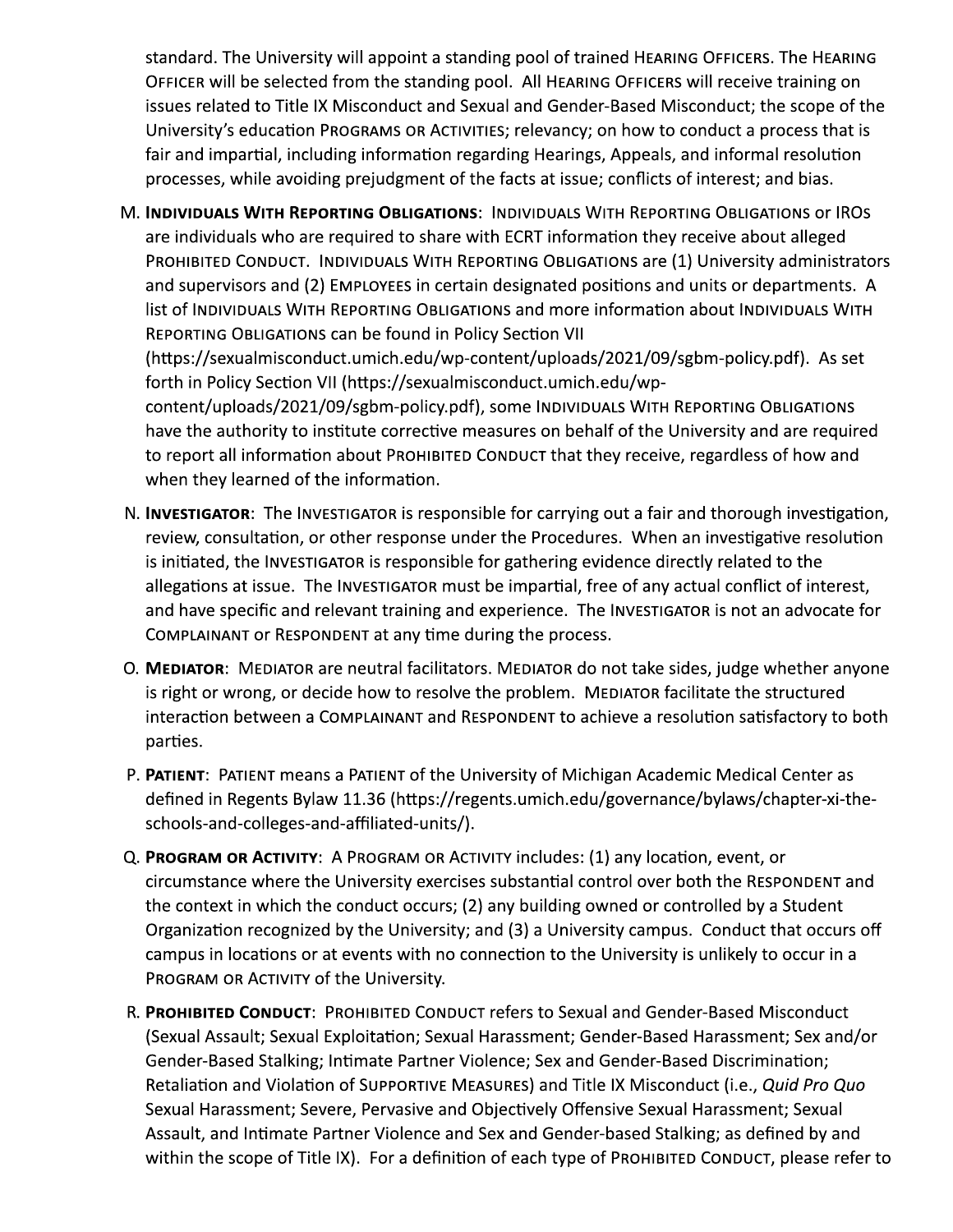Policy Section XI (https://sexualmisconduct.umich.edu/wp-content/uploads/2021/09/sgbmpolicy.pdf).

- Policy Section XI (https://sexualmisconduct.umich.edu/<br>policy.pdf).<br>S. **PROTECTED ACTIVITY**: PROTECTED ACTIVITY includes mos<br>University's processes related to the Policy, including b<br>CONDUCT; pursuing a resolution of PROHI st elements of participation in the University's processes related to the Policy, including but not limited to reporting PROHIBITED CONDUCT; pursuing a resolution of PROHIBITED CONDUCT; providing evidence in any investigation or Hearing related to PROHIBITED CONDUCT; or intervening to protect others who may have experienced PROHIBITED CONDUCT. Retaliation against any person because of PROTECTED ACTIVITY  $\,$ is prohibited under the Policy, as discussed in Policy Section XI (B)(8)  $\,$ (https://sexualmisconduct.umich.edu/wp-content/uploads/2021/09/sgbm-policy.pdf). S. **PROTECTED ACTIVITY:** PROTECTED ACTIVITY includes most ele<br>
University's processes related to the Policy, including but n<br>
CONDUCT; pursuing a resolution of PROHIBITED CONDUCT; pr<br>
or Hearing related to PROHIBITED CONDU
	- T. REASONABLE PERSON: REASONABLE PERSON means a person using average care, intelligence, and judgment in the known circumstances.
	- U. RESPONDENT: RESPONDENT is an individual who is reported to have engaged in conduct that could constitute PROHIBITED CONDUCT .
	- V. **STUDENT**: STUDENT generally means an individual who was admitted for enrollment in an  $\overline{a}$ cademic PROGRAM OR ACTIVITY operated by the University, from the time they are admitted  $\bm{u}$ ntil either degree conferral or they are otherwise ineligible to register for courses without seeking readmission.
	- U. RESPONDENT: RESPONDENT is an individual who<br>could constitute PROHIBITED CONDUCT .<br>V. STUDENT: STUDENT generally means an individu<br>academic PROGRAM OR ACTIVITY operated by th<br>until either degree conferral or they are oth r campus, the SUPPORT COORDINATOR is responsible for exploring, communicating, and implementing SUPPORTIVE MEASURES approved by the TITLE IX COORDINATOR. Th addition, the SUPPORT COORDINATOR may conduct the same or similar tasks as  $\,$  the EQUITY SPECIALIST, described above. The SUPPORT COORDINATOR does not have a decisionmaking role under these Procedures. On the Dearborn and Flint campuses, the INVESTIGATOR,  $\,$ TITLE IX COORDINATOR, CONFIDENTIAL RESOURCE, or other office may explore, communicate or implement SUPPORTIVE MEASURES, as appropriate and as communicated to the parties. W. SUPPORT COORDINATOR: On the Ann Arbor campus, the SUPPORT COORDINATOR is<br>exploring, communicating, and implementing SUPPORT/VC MEASURES approved by<br>COORDINATOR. In addition, the SUPPORT COORDINATOR may conduct the same
		- mmodations, and other assistance that the University offers and may put in place, without fee or  $\,$  charge.  $\,$  SUPPORTIVE MEASURES are designed to restore or preserve equal access to the University's PROGRAMS AND ACTIVITIES, protect the safety of all parties and the University's educational environment, and/or deter PROHIBITED CONDUCT, without being punitive or disciplinary in nature or unreasonably burdening the other party.
	- X. **SUPPORTIVE MEASURES:** SUPPORTIVE MEASURES are individualize<br>other assistance that the University offers and may put in place<br>charge. SUPPORTIVE MEASURES are designed to restore or prese<br>University's PROGRAMS AND ACTIVI ntractors, guests, vendors, visitors,  $\,$ volunteers, and any individual who is participating in a University PROGRAM OR ACTIVITY, but who, for purposes of alleged PROHIBITED CONDUCT, is neither enrolled in an academic program  $\,$ and/or course at the University nor acting as an EMPLOYEE (e.g., an individual who is participating  $\,$ in a summer camp; an individual who is attending a PROGRAM OR ACTIVITY by invitation or that is  $\overline{\phantom{a}}$ open to the public; or an individual who is not enrolled in an academic program and/or course at the University, but who is participating in a University study abroad program).  $\;$ Y. THIRD PARTIES: HHRD PARTIES means all University regents, contracto<br>volunteers, and any individual who is participating in a University PRR<br>who, for purposes of alleged PROHIBITED CONDUCT, is neither enrolled<br>and/or cou
		- n each campus to whom reports of possible PROHIBITED CONDUCT are made. The TITLE IX COORDINATOR is responsible for  $\overline{\phantom{a}}$ oversight of responses to all reports of possible PROHIBITED CONDUCT under the Policy, including SUPPORTIVE MEASURES, resolution processes, and other University action taken in response to a  $\,$  $\epsilon$  report. The TITLE IX COORDINATOR is also responsible for ensuring compliance with Title IX, a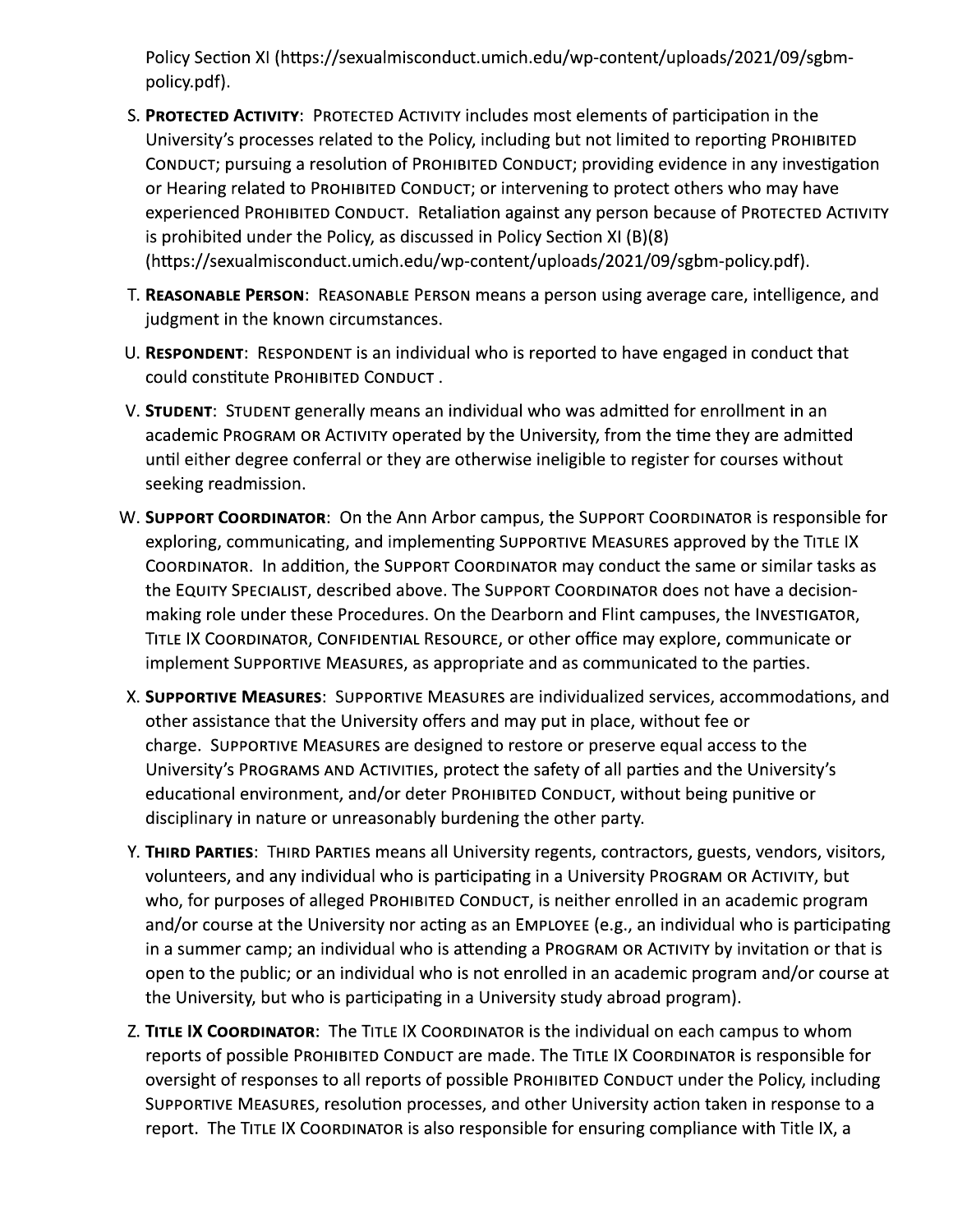federal law prohibiting sex discrimination. Throughout the Policy and the related Procedures, TITLE IX COORDINATOR may also refer to a designee assigned by the TITLE IX COORDINATOR.

- AA. UNIVERSITY COMMUNITY : UNIVERSITY COMMUNITY refers to Board of Regents members, **STUDENTS and EMPLOYEES.**
- AB. WITNESS: A WITNESS is an individual who observed the acts in question or who has information relevant to a FORMAL COMPLAINT. A WITNESS whose identity is known will have the opportunity to discuss the investigation process, ask questions, and participate in an interview with the ECRT.

### **III. POLICY REGULATIONS AND REPORTING**

The Policy (https://sexualmisconduct.umich.edu/wp-content/uploads/2021/09/sgbm-policy.pdf) applies to STUDENTS, EMPLOYEES, and to the extent noted below, THIRD PARTIES, including PATIENTS. The Policy covers two general types of PROHIBITED CONDUCT: (1) Sexual and Gender-Based Misconduct and (2) Title IX Misconduct, as described more fully in Section III of the Policy.

The University strongly encourages any individual to make a report of suspected PROHIBITED CONDUCT directly to ECRT through any of the reporting methods outlined below. Reports can also be made to INDIVIDUALS WITH REPORTING OBLIGATIONS listed in Section VII of the Policy (https://sexualmisconduct.umich.edu/wp-content/uploads/2021/09/sgbm-policy.pdf), but the University strongly encourages reporting directly to ECRT so that ECRT may promptly discuss the availability of SUPPORTIVE MEASURES and available processes with the COMPLAINANT, including by contacting the COMPLAINANT when another person makes the report.

To ensure objective investigations and decision-making, reports of PROHIBITED CONDUCT, whether Sexual and Gender-Based Misconduct or Title IX Misconduct, against any staff member of ECRT, or against certain staff members of ECRT's supervising office on each campus should be made to the Executive Vice President and Chief Financial Officer (EVP/CFO), or their designee. For Ann Arbor and Michigan Medicine, this includes reports of PROHIBITED CONDUCT regarding the President; the President's staff in the Office of the President (excluding Executive Officers); or an employee of ECRT. For Dearborn this includes reports of PROHIBITED CONDUCT regarding the Chancellor; the Chancellor's Chief of Staff; or an EMPLOYEE of ECRT. For Flint, this includes reports of PROHIBITED CONDUCT regarding the Chancellor or an EMPLOYEE of ECRT. Making a report means informing the EVP/CFO about the suspected PROHIBITED CONDUCT.

Recognizing that some forms of PROHIBITED CONDUCT may also constitute crimes, the University also strongly encourages any individual who experiences, witnesses, or learns of possible criminal conduct to report to DPSS or local law enforcement. Prompt reporting allows law enforcement to collect and preserve evidence.

The Policy provides information regarding how to make a report of any form of PROHIBITED CONDUCT to the University, how to file a FORMAL COMPLAINT, and how to report to DPSS (see, e.g., Policy Section VI (https://sexualmisconduct.umich.edu/wp-content/uploads/2021/09/sgbm-policy.pdf)). The Policy also covers reporting obligations for INDIVIDUALS WITH REPORTING OBLIGATIONS (see, e.g., Policy Section VII (https://sexualmisconduct.umich.edu/wp-content/uploads/2021/09/sgbm-policy.pdf)).

# IV. APPLICABLE PROCEDURES UNDER THIS POLICY

The specific procedures for assessing, reviewing, and resolving PROHIBITED CONDUCT depend upon the nature of the RESPONDENT's relationship to the University, and, when a RESPONDENT is an EMPLOYEE or a THIRD PARTY, on the type of PROHIBITED CONDUCT at issue (see, e.g., Policy Section IV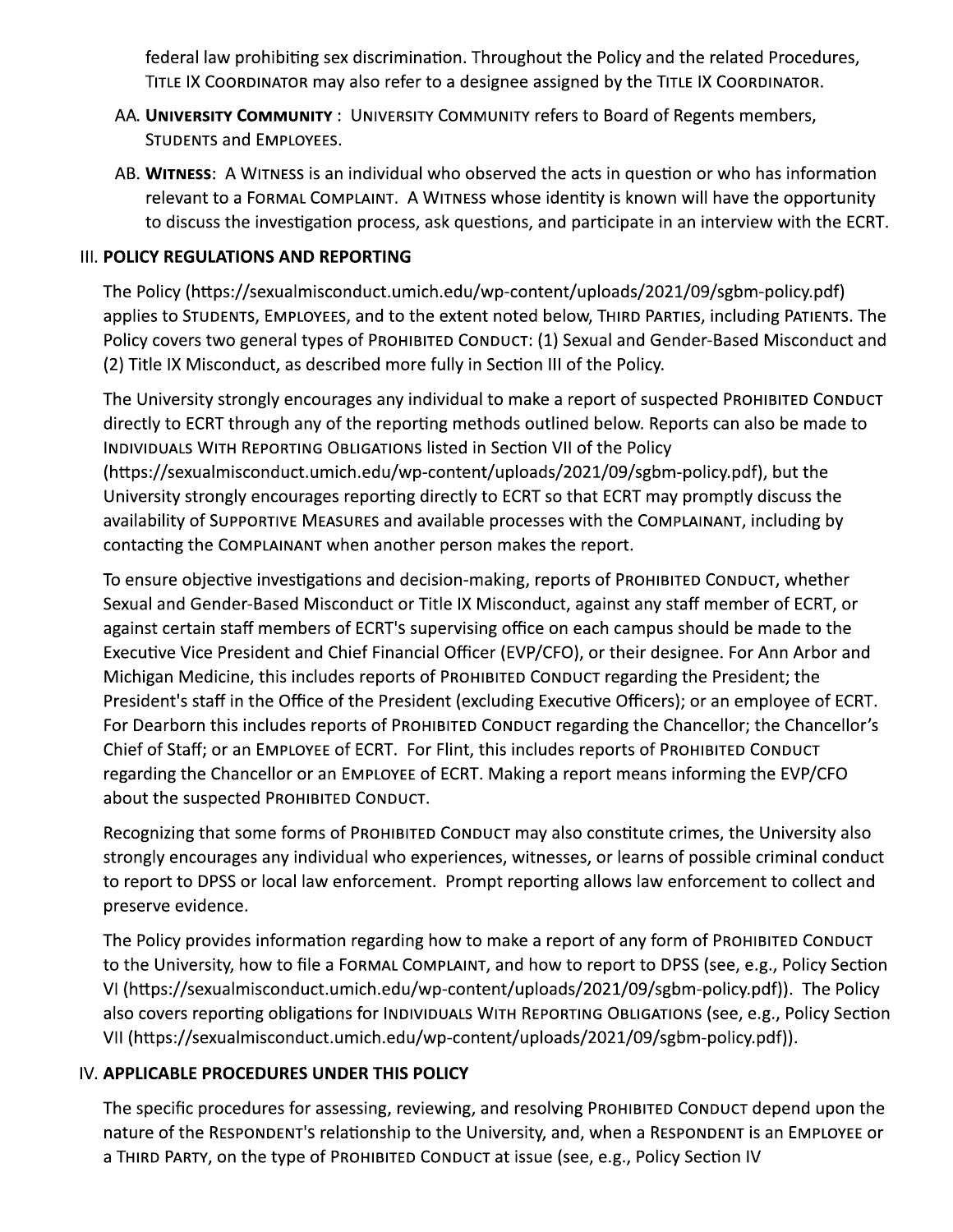(https://sexualmisconduct.umich.edu/wp-content/uploads/2021/09/sgbm-policy.pdf)).

### **V. RESOURCES**

Supportive resources are available at the University. Some of these are designated as CONFIDENTIAL RESOURCES. Others provide support, but may need to involve ECRT and/or DPSS. Regardless of whether the University determines that PROHIBITED CONDUCT occurred, the University will offer resources or assistance to COMPLAINANTS, RESPONDENTS, WITNESSES, and other affected UNIVERSITY COMMUNITY members after receiving notice of alleged PROHIBITED CONDUCT. The University will also assist those individuals in identifying and contacting external law enforcement agencies and community resources.

The Policy provides an extensive description of CONFIDENTIAL AND NON-CONFIDENTIAL RESOURCES (see, e.g., Policy Section V (https://sexualmisconduct.umich.edu/wp-content/uploads/2021/09/sgbmpolicy.pdf)). The Policy also provides information regarding SUPPORTIVE MEASURES (see, e.g., Policy Section IX (https://sexualmisconduct.umich.edu/wp-content/uploads/2021/09/sgbm-policy.pdf)), which are individualized services, accommodations, and other assistance the University offers and may put in place, without fee or charge, and regardless of whether the matter is reported to the University for the purpose of initiating a proceeding under this Policy and before, after, and regardless of whether a FORMAL COMPLAINT is filed.

Additional information about these and other resources is contained in Our Community Matters **Resource Guides:** 

- 1. Ann Arbor: Our Community Matters Resource Guide (https://www.dpss.umich.edu/docs/community-matters-brochure.pdf)
- 2. Dearborn: Our Community Matters Resource Guide (https://drive.google.com/file/d/16Cogt0tCty8R3vVYo4JpZuUwLKpqOqOk/view)
- 3. Flint: Our Community Matters Resource Guide (https://docs.google.com/document/d/1YBb2FTRbKbv4g3DJ7PPm3fE3KjBXQHfUpGcujD4gbjk/edit)

<sup>1</sup> Terms defined in Section II above are capitalized in the SPG, the Policy, and Procedures documents using SMALL CAPS. Other terms appearing in the SPG, Policy, and Procedures documents are capitalized using standard capitalization.

#### **Notes**

This update summarizes the final Policy, effective October 1, 2021, and replaces the Interim Policy, which went into effect August 14, 2020. For more information, please see the sexualmisconduct.umich.edu (https://sexualmisconduct.umich.edu/) website.

| <b>SPG Number:</b> | <b>Applies To:</b>                                           |
|--------------------|--------------------------------------------------------------|
| 601.89             | All faculty, regular and temporary staff, students,          |
| Date Issued:       | contractors, vendors, volunteers, visitors, and guests       |
| August 17, 2020    | Owner:                                                       |
| Last Updated:      | Office of the Provost and Executive Vice President for       |
| October 1, 2021    | Academic Affairs, Office of the Executive Vice President and |